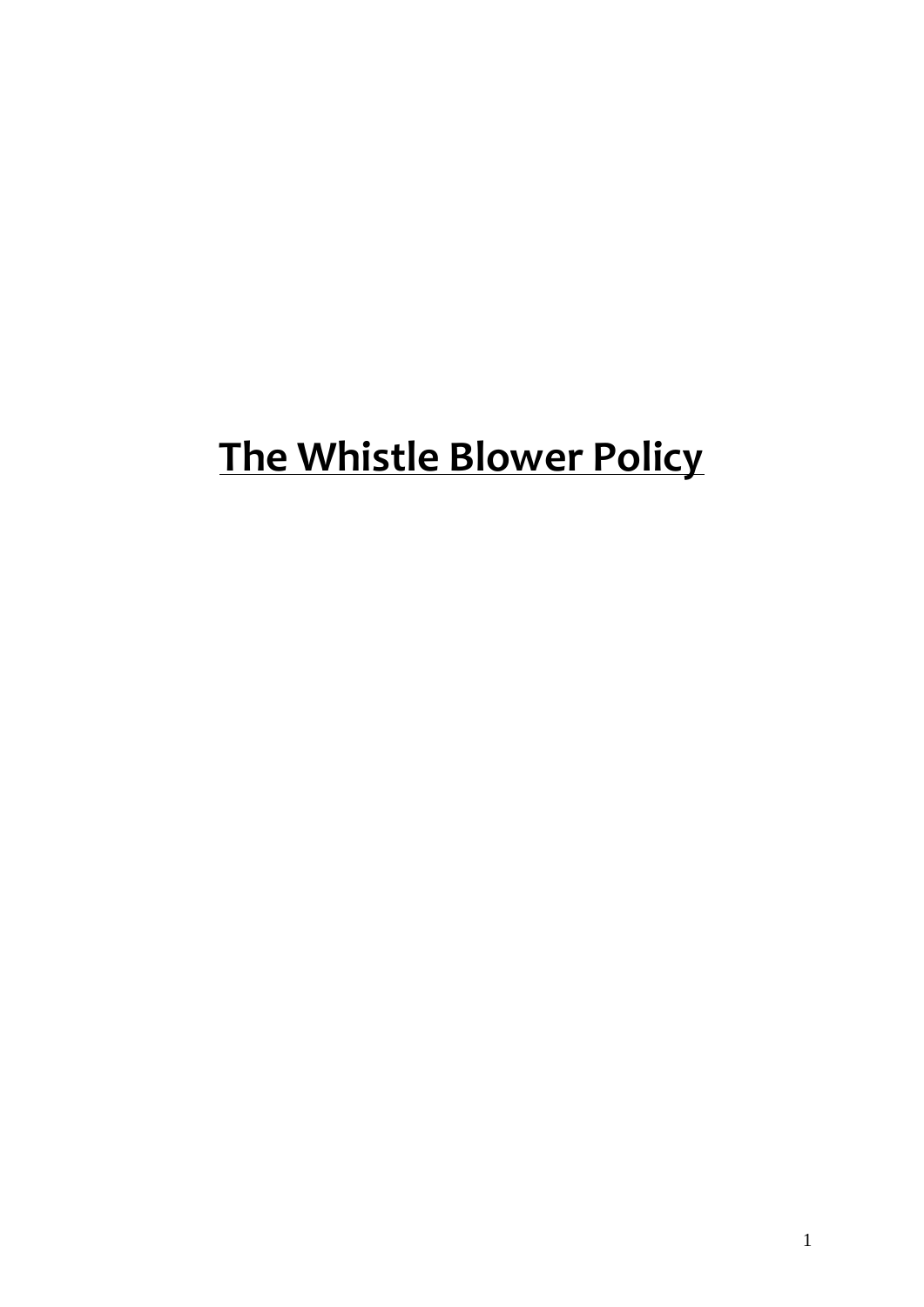#### **WHISTLE BLOWER POLICY**

*The Aditya Birla Group Values of Integrity, Commitment, Passion, Seamlessness, and Speed are the foundation for all actions and decisions we take. They set standards for the organization and for employee conduct.* 

To ensure that there is a common minimum standard of professional behavior, the Group has articulated Policy 769 - The Aditya Birla Group Code of Conduct / Redressal Process. This policy lists down broadly the identifiable and non-negotiable set of actions/behavior applicable to all employees across the Group. It provides direction and limits. It explains how to report violations/ potential violations of the Group Values or Aditya Birla Group's Code of Conduct and the process of redressal.

### **Purpose of this policy**

The purpose of this policy is to articulate the Group's point of view on whistle blowing, the process, and the procedure to strengthen whistle blowing mechanism at Aditya Birla Group.

This policy:

- Provides a platform and mechanism for the Employees and Directors to voice genuine concerns or grievances about unprofessional conduct without fear of reprisal
- It provides an environment that promotes responsible and protected whistle blowing. It reminds Employees and Directors about their duty to report any suspected violation of any law that applies to the Group and any suspected violation of the Group Values or Aditya Birla Group's Code of Conduct.
- Above all, it is a dynamic source of information about what may be going wrong at various levels within the Group and which will help the Group in realigning various processes and take corrective actions as part of good governance practice.

### **Applicability of this policy**

All the listed companies and other companies of the Aditya Birla Group in India, which are required by law to have a vigil mechanism, shall adopt this policy and get it approved by its Board of Directors. All other companies in India are recommended to adopt this policy.

### **Coverage of this policy**

This policy is applicable to all the Group Companies in India, including all Employees\* and Directors.

*Definition of Employees\* - An individual is an employee of the Aditya Birla Group of Companies who works 100% for us, directly or indirectly, under which the Group Companies have the right to control the details of work performance by providing specific wage or salary.*

### **Who is a whistle blower?**

Any Employee or Director who discloses or demonstrates an evidence of an unethical activity or any conduct that may constitute breach of the Group's/Group Company's Code of Conduct or Group Values. This whistleblower has come to the decision to make a disclosure or express a genuine concern /grievance/allegations, after a lot of thought.

### **Protection**

The process is designed to offer protection to the whistleblower (employees and directors) provided that the disclosure made / concern raised / allegations made ("complaint") by a whistleblower is in good faith and the alleged action or non-action constitutes a genuine and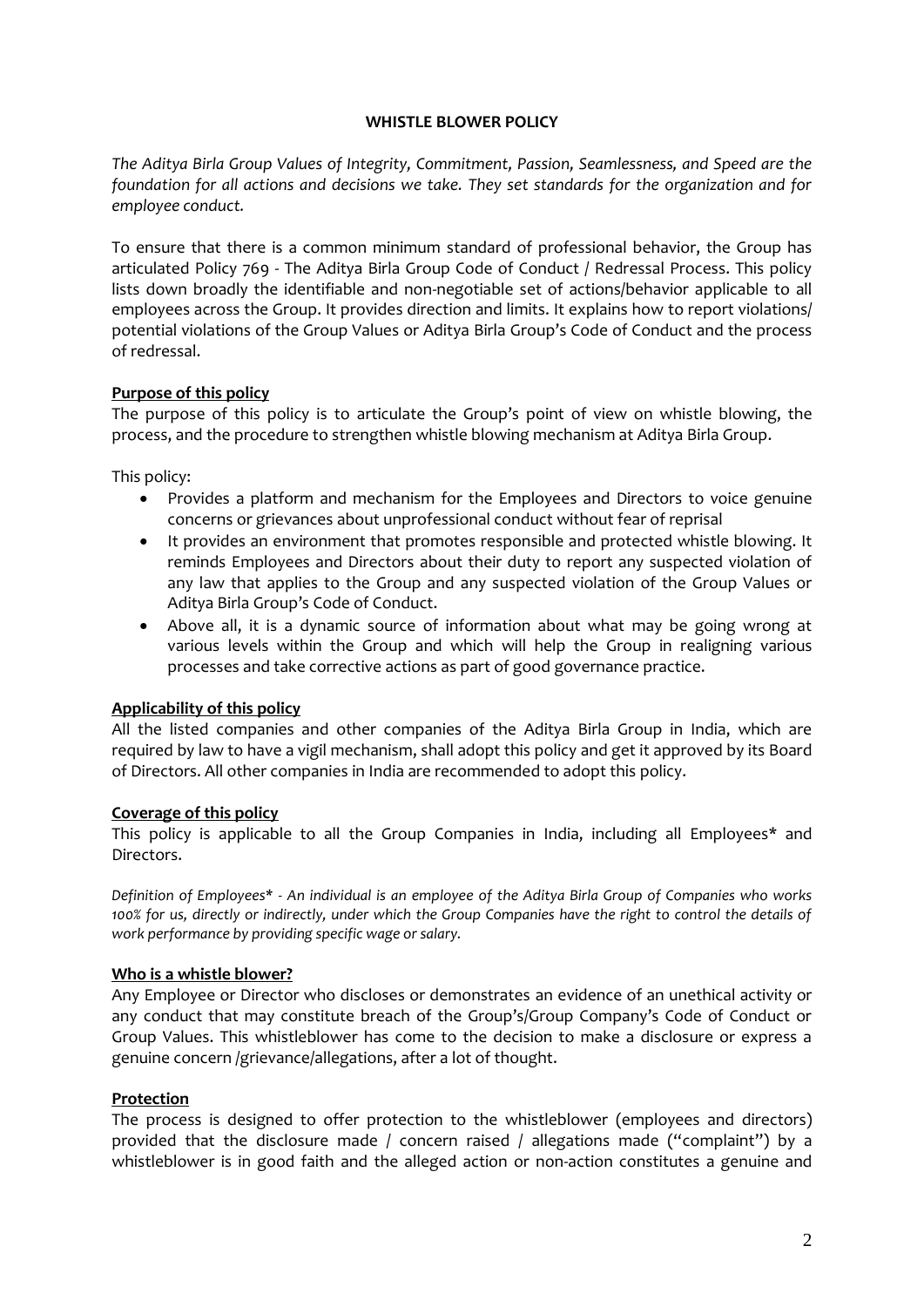serious breach of what is laid down in the Group Values or Aditya Birla Group's Code of Conduct , policy 769.

The Group affirms that it will not allow any whistleblower to be victimized for making any complaint. Any kind of victimization of the whistleblower brought to the notice of the Value Standards Committee \*\* will be treated as an act warranting disciplinary action and will be treated so.

As a Group, we condemn any kind of discrimination, harassment, victimization or any other unfair employment practice adopted against the whistleblowers. Complete protection will be given to the whistleblowers against any unfair practices like retaliation, threat or intimidation or termination/suspension of service, disciplinary action, transfer, demotion, refusal of promotion, or the like including any direct or indirect use of authority to obstruct the whistleblower's right to continue to perform his/her duties/functions in a free and fair manner.

### *\*\*- For further details, please refer to policy 769 - The Aditya Birla Group Code of Conduct / Redressal Process*

# **Reporting in good faith**

Every Whistle Blower is expected to read and understand this policy and abide by it. It is recommended that any individual who wishes to report, do so after gathering adequate facts/data to substantiate the complaint and not complain merely on hearsay or rumour. This also means that no action should be taken against the whistleblower, if the complaint was made in good faith, but no misconduct was confirmed on subsequent investigation.

However, if a complaint, after an investigation proves to be frivolous, malicious or made with an ulterior intent, the Value Standards Committee shall take appropriate disciplinary or legal action against the concerned whistleblower.

### **List of exclusions**

The following types of complaints will ordinarily not be considered and taken up:

- 1. Complaints that are Illegible , if handwritten
- 2. Complaints that are vague , with pseudonyms
- 3. Complaints that are trivial or frivolous in nature
- 4. Matters which are pending before a court of Law, State, National Human Rights Commission, Tribunal or any other judiciary or sub judiciary body
- 5. Any matter that is very old from the date on which the act constituting violation is alleged to have been committed
- 6. Issue raised, relates to service matters or personal grievance

The Whistle Blowers are encouraged to make complaints that have an impact on Group's Brand & reputation, cases of financial irregularities, or People related issues of bias, partiality, and discrimination of any kind, abuse, victimization or harassment.

### **Dealing with anonymity**

A whistleblower may choose to keep his/her identity anonymous. In such cases, the complaint should be accompanied with strong evidence and data.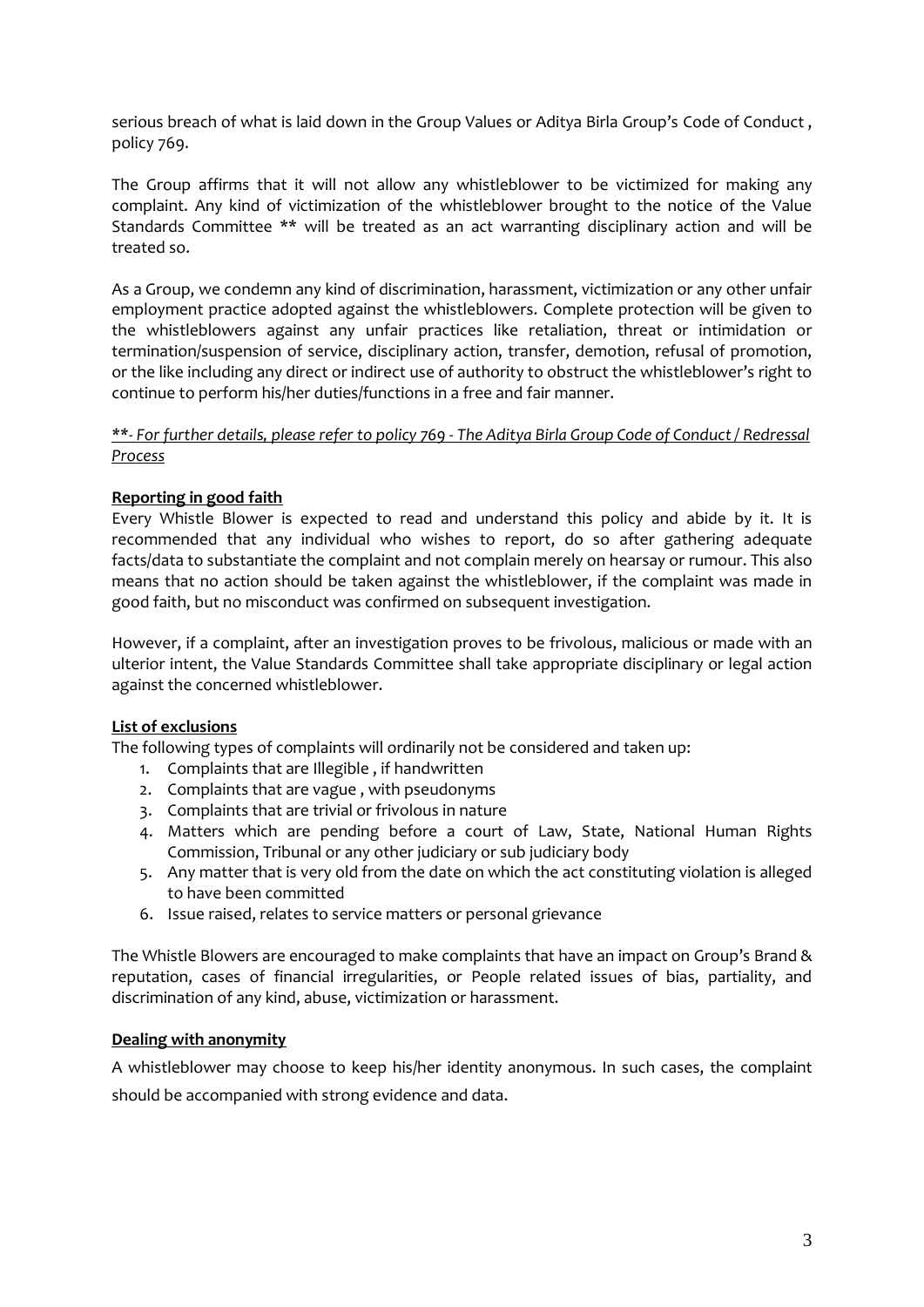# **Confidentiality**

The Value Standards Committee will treat all complaints in a confidential and sensitive manner. In specific cases where the criticality and necessity of disclosing the identity of the whistleblower is important , it may be disclosed, on a 'need-to-know-basis', during the investigation process and only with the prior approval of the whistleblower.

## **Who is a whistle blower officer?**

For the purpose of this policy, the Company Secretary (or in his absence, the Legal Head) of the relevant Unit/Business would act as the Secretary of the relevant Values Standard Committee and is also known as a Whistle Blower officer.

# **Procedure for raising a complaint**

A whistleblower can make a compliant in multiple ways:

- 1. Can write to the relevant Value Standards Committee. The information about name of members and list of Value Standards Committee (VSC) at various levels, their e-mail id are available on the Values micro site that can be accessed from Poornata [\(https://www.poornataghr.com\)](https://www.poornataghr.com/), or the Group's Intranet Onstream, (http://www.abgonstream.com) .
- 2. A whistle blower can send a complaint to the ethics hotline by calling on a toll free number 1800 103 9868, or write to [abg.whistleblower@ethicshelpline.in,](mailto:abg.whistleblower@ethicshelpline.in) or send a fax on 1800 103 9868 or mail it to P. O. Box No 71, DLF Phase 1, Qutub Enclave, Gurgaon - 122002, Haryana.. This is operated by an independent third party vendor.
- 3. By writing to the Chief People Officer or Company Secretary of the relevant Group Company, as these officials are duty bound to share the complaint with the Ethics Hotline.
- 4. By writing to Unit Head or Business Head of the relevant Group Company, who will forward this to the Ethics Hotline.
- 5. In exceptional cases, the complainant can directly report his/her complaint to the Chairperson of the respective Audit Committee. Details of the Chairperson is available on the Company website.

### **Procedure for handling a complaint is as given below:**

- 1. A whistle blower identifies non-adherence of Group Values or Aditya Birla Group's Code of Conduct by any employee or a segment of the organization, will compile information that supports the case.
- 2. The whistle blower sends the complaint to the respective Value Standards Committee or ethics hotline, depending on:
	- The level at which the violation is perceived to be happening, or
	- The seniority of the individual/s involved.
	- If the breach or misdemeanor is at:
		- The Unit Head level (Strategic Business Unit Head, Regional Head, Circle Head, Unit Head etc) and above, the employee will write to the Group level Value Standards Committee (GVSC)
		- Unit Function Head level, the same will be reported to the respective Business level Value Standards Committee (BVSC)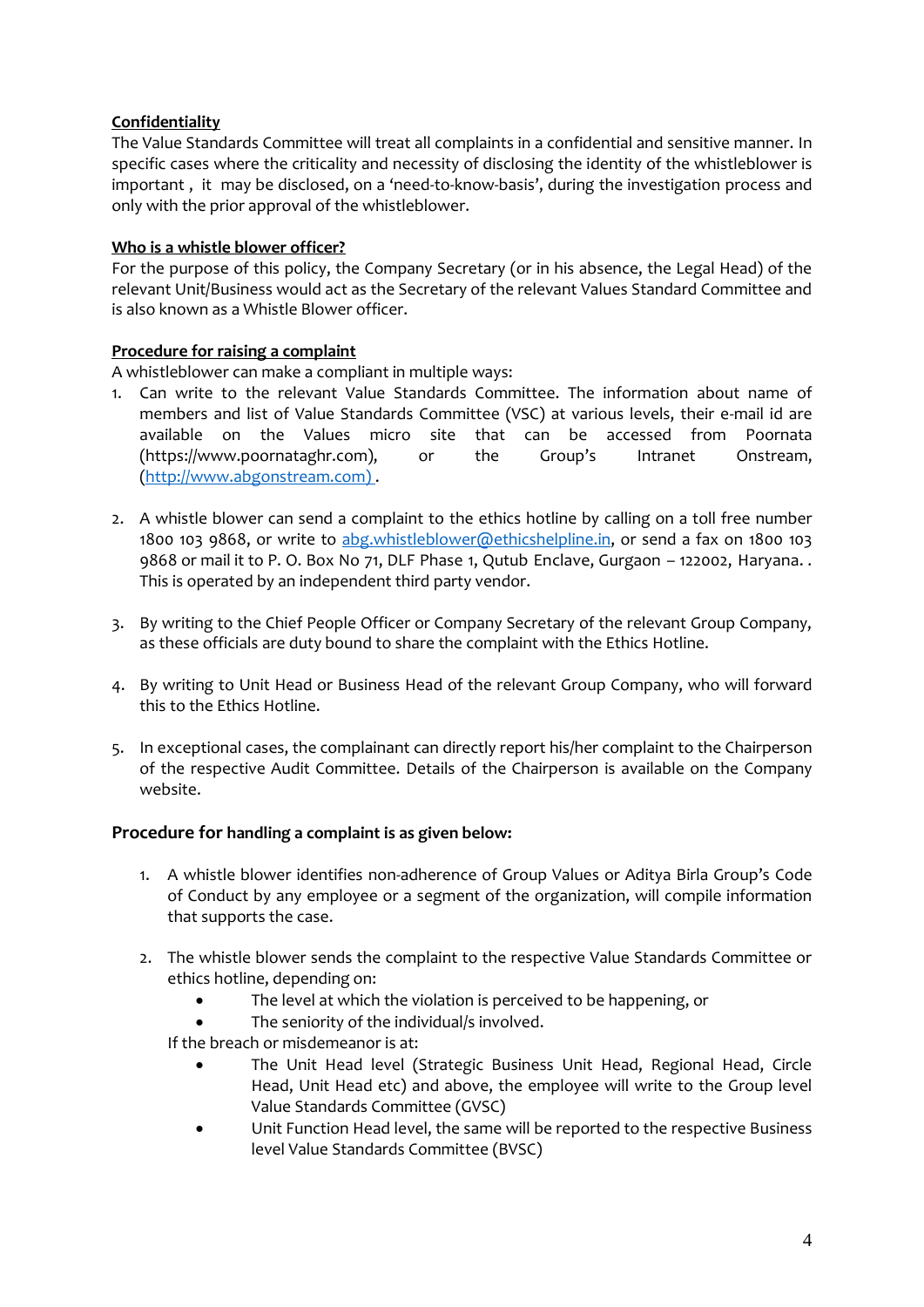- Any other level, the same will be reported to the respective Unit level Value Standards Committee (UVSC)
- *3.* Upon receipt of information, the secretary of the relevant Values Standard Committee will first do a preliminary investigation to check whether the complaint seems to be genuine and falls under the purview of whistle blower policy. If complaint is sent with malicious intent, then the committee will take appropriate disciplinary action against the whistle blower.
- 4. If complaint does not fall under purview of whistle blower policy, then same would be redirected to the right forum. For eg – If complaint is related to sexual harassment, same will be forwarded to the Complaints Committee and would be dealt as defined under circular no. 728. – Policy to Prevent Sexual Harassment at the Workplace If complaint is related to a personal grievance, e.g. appraisal rating, promotion etc, it will be forwarded to the relevant Chief People Officer.
- 5. Once established that the case needs investigation, the secretary of the Value Standards Committee after discussion with the committee shall appoint a team to investigate the case, with utmost confidentiality. The investigative team can be a pool of internal people specially trained to investigate or can be an external agency specialized to investigate such cases.
- 6. Under no circumstances, the secretary, investigation team and the committee would reveal / disclose the identity of the "accused" to anyone else (including the immediate manager) – other than all those who are required to know about the case.
- 7. The investigation team should work towards ensuring that the investigation is completed by following the laws of the land and principles of natural justice within 3 weeks of the complaint being reported. If the investigation cannot be completed within 3 weeks, then the committee needs to have very valid and strong reasons for the same.
- 8. Once the investigation is completed, the secretary will submit the report of investigation to the committee and the committee will then decide on the quantum of punishment to be given. While deciding on this, the committee will consider the following:
	- Severity of the misconduct
	- Impact on the Organization (Reputation, Financial / Non Financial)
	- Past record of the employee
	- Past precedence of treating similar violations (a summary of the same will be kept with Organization Effectiveness portfolio at Group Human Resources)
- 9. The punishment shall constitute a minimum of written warning and may lead to withdrawal of last increment/ demotion, withholding promotion, dismissal from service and/ or even prosecution in a court of law.
- 10. Once the report is received, the committee will put its recommendation and forward it to the respective Management team. The team will consider the recommendation and decide on appropriate action within 15 days of receiving the recommendation.
- 11. While implementing the recommendation, the management will ensure that the name of the whistle blower and the person accused is kept confidential at all times.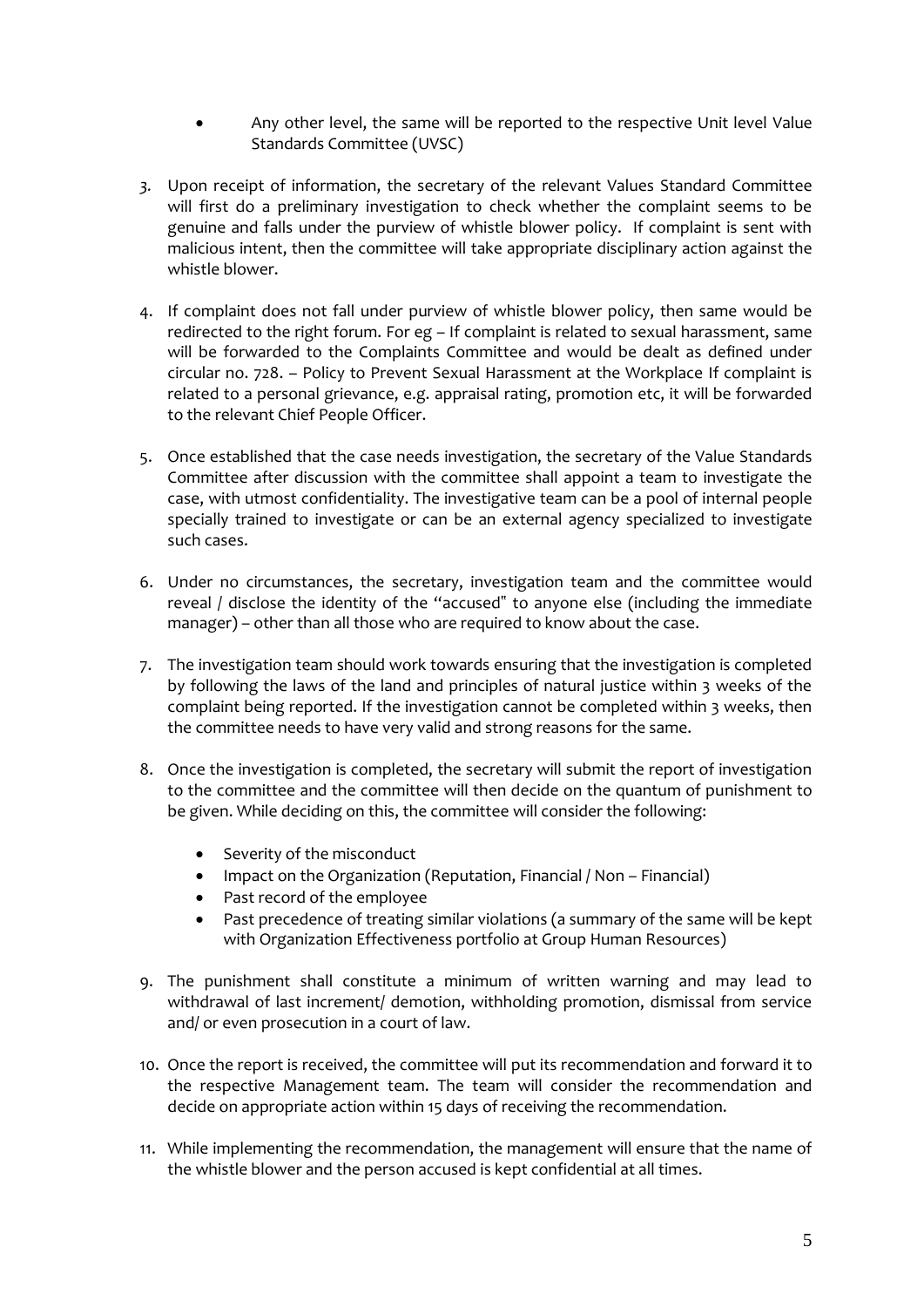- 12. In case the whistle blower or the person accused is not satisfied with the decision of the relevant Value Standard Committee, he/she has the option to appeal within 7 days of the order, to the next higher-level committee.
- 13. Based on the appeal, the next higher-level committee will decide whether to reinvestigate / relook at the quantum of punishment. The next higher-level committee will close the case within 21 days of receiving the appeal.
- 14. If the charges framed on the accused is found to be false after investigation, it is very essential to demonstrate that the employee's dignity is respected. Hence, the Business Head / Unit Head should thank the employee personally for having cooperated in the process. A formal closure letter has to be sent informing that the charges has not been proved during the investigation process and hence he / she is fully exonerated of all the charges.

#### **Reporting process**

An Annual and Quarterly report will be prepared by the Business Value Standards Committee of which copies will be placed before the Audit Committee of the relevant Group Company and Organization Effectiveness portfolio at Group Human Resources.

#### **Guidelines for communication and implementation of this policy**

An ethics hotline is made available. This toll free number will be available for reporting of any violation or misconduct. A communication mechanism should be put in place to create awareness about this policy with the existing employees and for new joinees in all Group Companies operating in India.

It is the responsibility of the Chief People Officer of relevant Group Company to ensure that the updated names and email id of the various Business and Unit level Value Standards Committee is made available to all employees through the local intranet and/or any other communication mechanism they may adopt. A copy of this policy shall also be placed on the corporate website of the relevant Group Company.

A separate, detailed Operationalizing Guideline is available for each Values Standard Committee to ensure that this policy is implemented in letter and spirit. The details of the Values Standard Committee is available on Values Microsite on Poornata.

#### **Important Templates**

Annexure 1 – Template for reporting violations Annexure 2 – Sample workflow /procedure for reporting, resolving and closing a case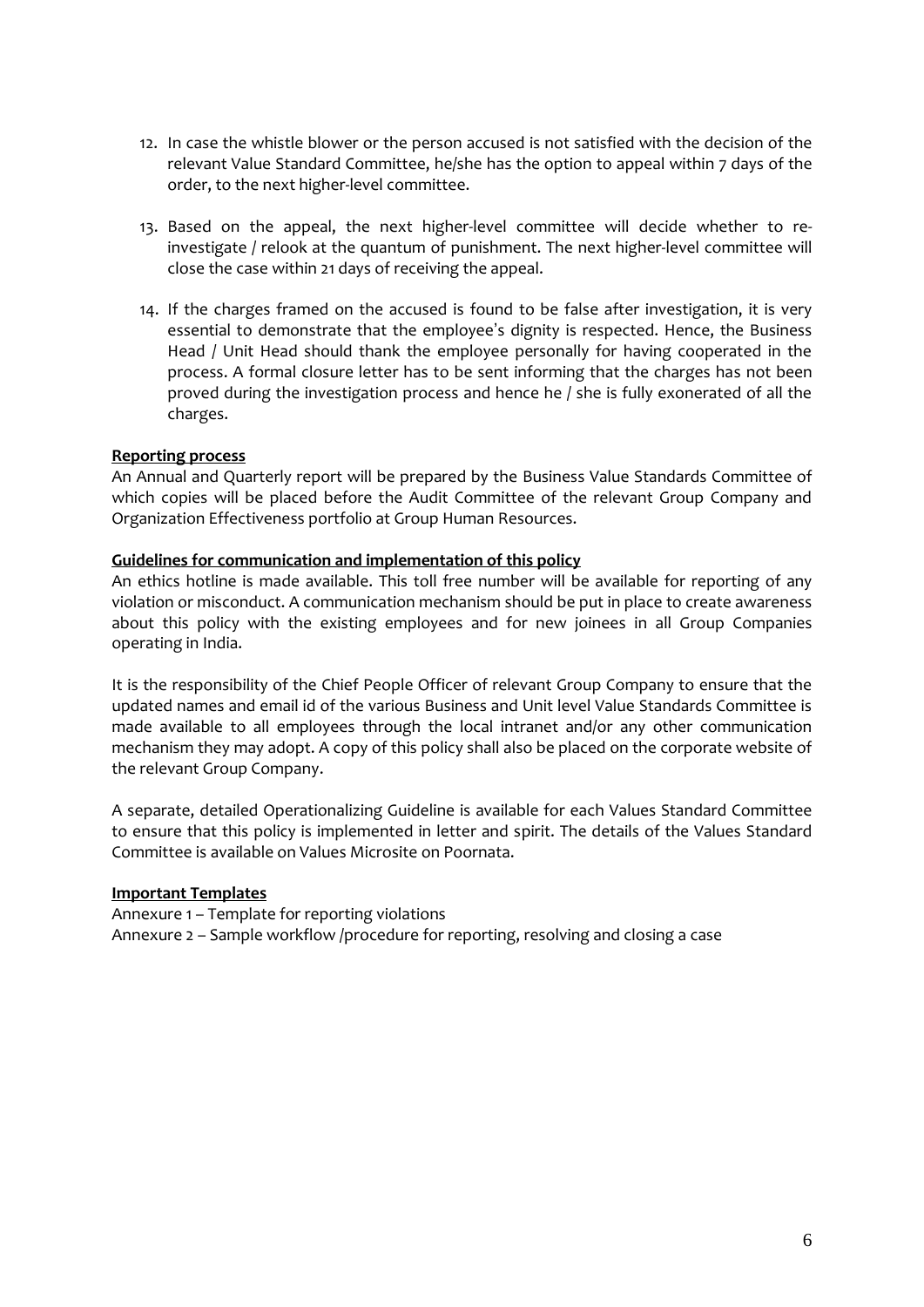# **Annexure 1 - Template for Reporting Violation**

To: Value Standards Committee <at Group/ Business or Unit level>:

#### **Please select the applicable incident type(s) from the list below that best describes the issue(s) you are reporting. Please note that multiple issues can be selected**

- 1. Misappropriation of company assets or resources
- 2. Conflict of interest
- 3. Inappropriate sharing of confidential information
- 4. Financial fraud of any nature
- 5. Violation of gifts and entertainment policy
- 6. Non-adherence to safety guidelines
- 7. Inaccurate financial reporting
- 8. Bribery & Corruption
- 9. Insider trading
- 10. Other forms of Harassment Victimization, Bullying, Discrimination etc.
- 11. Social Media Usage
- 12. Misuse of authority
- 13. Environment, health and safety
- 14. Concurrent employment
- 15. Others \_\_\_\_\_\_\_\_\_\_\_\_\_\_\_\_\_\_\_\_\_\_\_\_\_\_\_\_\_\_\_\_\_\_\_\_\_\_\_\_\_\_\_\_\_\_\_\_\_\_\_

### **Please provide name, designation and department of the person(s) involved?**

|              | Name | Department | Designation |
|--------------|------|------------|-------------|
| Individual 1 |      |            |             |
| Individual 2 |      |            |             |
| Individual 3 |      |            |             |
| Individual 4 |      |            |             |

**When did the incident occur?** (Please provide tentative date if you do not know the exact date)

\_\_\_\_\_\_\_\_\_\_\_\_\_\_\_\_\_\_\_\_\_\_\_\_\_\_\_\_\_\_\_\_\_\_\_\_\_\_\_\_\_\_\_\_\_\_\_\_\_\_\_\_\_\_\_\_\_\_\_\_\_\_\_\_\_\_\_\_\_\_\_\_\_\_\_\_\_\_\_\_\_

\_\_\_\_\_\_\_\_\_\_\_\_\_\_\_\_\_\_\_\_\_\_\_\_\_\_\_\_\_\_\_\_\_\_\_\_\_\_\_\_\_\_\_\_\_\_\_\_\_\_\_\_\_\_\_\_\_\_\_\_\_\_\_\_\_\_\_\_\_\_\_\_\_\_\_\_\_\_\_\_\_

\_\_\_\_\_\_\_\_\_\_\_\_\_\_\_\_\_\_\_\_\_\_\_\_\_\_\_\_\_\_\_\_\_\_\_\_\_\_\_\_\_\_\_\_\_\_\_\_\_\_\_\_\_\_\_\_\_\_\_\_\_\_\_\_\_\_\_\_\_\_\_\_\_\_\_\_\_\_\_\_\_

**Please confirm the location of the incident** 

\_\_\_\_\_\_\_\_\_\_\_\_\_\_\_\_\_\_\_\_\_\_\_\_\_\_\_\_\_\_\_\_\_\_\_\_\_\_\_\_\_\_\_\_\_\_\_\_

**\_\_\_\_\_\_\_\_\_\_\_\_\_\_\_\_\_\_\_\_\_\_\_\_\_\_\_\_\_\_\_\_\_\_\_\_\_\_\_\_\_\_\_\_\_\_\_\_**

**How did you find out about this incident?**

**How long has this been occurring for?**

8<br>8

 $\bar{\Xi}$ 

000001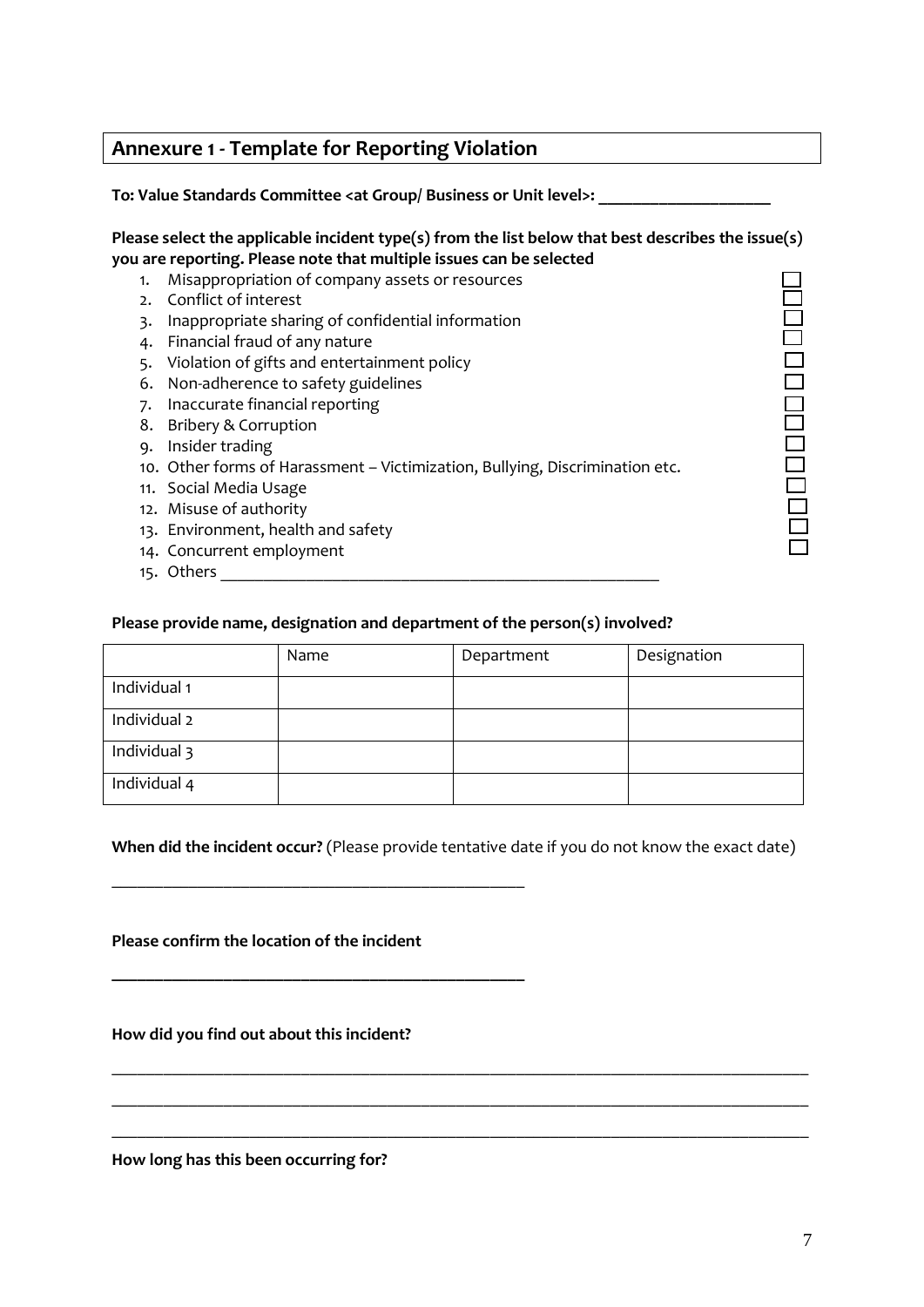- $\triangleright$  Less than a month
- $\geq 1$ -6 months
- $\geq$  6-12 months
- $\triangleright$  Greater than 12 months

**Please provide a detailed description of the incident. To enable your company to act on your complaint, you are requested to provide specific information where possible including names, location, date, time etc. Please note that this field is limited to 5,000 characters.**

\_\_\_\_\_\_\_\_\_\_\_\_\_\_\_\_\_\_\_\_\_\_\_\_\_\_\_\_\_\_\_\_\_\_\_\_\_\_\_\_\_\_\_\_\_\_\_\_\_\_\_\_\_\_\_\_\_\_\_\_\_\_\_\_\_\_\_\_\_\_\_\_\_\_\_\_\_\_\_\_\_

\_\_\_\_\_\_\_\_\_\_\_\_\_\_\_\_\_\_\_\_\_\_\_\_\_\_\_\_\_\_\_\_\_\_\_\_\_\_\_\_\_\_\_\_\_\_\_\_\_\_\_\_\_\_\_\_\_\_\_\_\_\_\_\_\_\_\_\_\_\_\_\_\_\_\_\_\_\_\_\_\_

\_\_\_\_\_\_\_\_\_\_\_\_\_\_\_\_\_\_\_\_\_\_\_\_\_\_\_\_\_\_\_\_\_\_\_\_\_\_\_\_\_\_\_\_\_\_\_\_\_\_\_\_\_\_\_\_\_\_\_\_\_\_\_\_\_\_\_\_\_\_\_\_\_\_\_\_\_\_\_\_\_

**Do you have any evidence in support of your allegations?**

- Yes
- $\triangleright$  No

**Is anyone else aware of this incident?**

- Yes
- $\triangleright$  No

**Is there any additional information that would facilitate the investigation of this matter?**

- Yes
- $\triangleright$  No

**Have you reported this incident to anyone in the company?**

- Yes
- $\triangleright$  No

Date: \_\_\_\_\_\_\_\_\_\_\_\_\_\_\_\_\_\_\_\_\_\_\_\_\_\_

Location: \_\_\_\_\_\_\_\_\_\_\_\_\_\_\_\_\_\_\_\_\_\_\_\_\_\_\_

Name of the Person reporting (optional):

Contact Information (incl email optional):

*The complaint should be either reported on Values Microsite on Poornata to the relevant Values Standard Committee at Unit, Business or Group level or can be shared to ethics hotline at either verbally over a phone or through email. The details of the Values Standard Committee is available on Values microsite on Poornata and Onstream.*